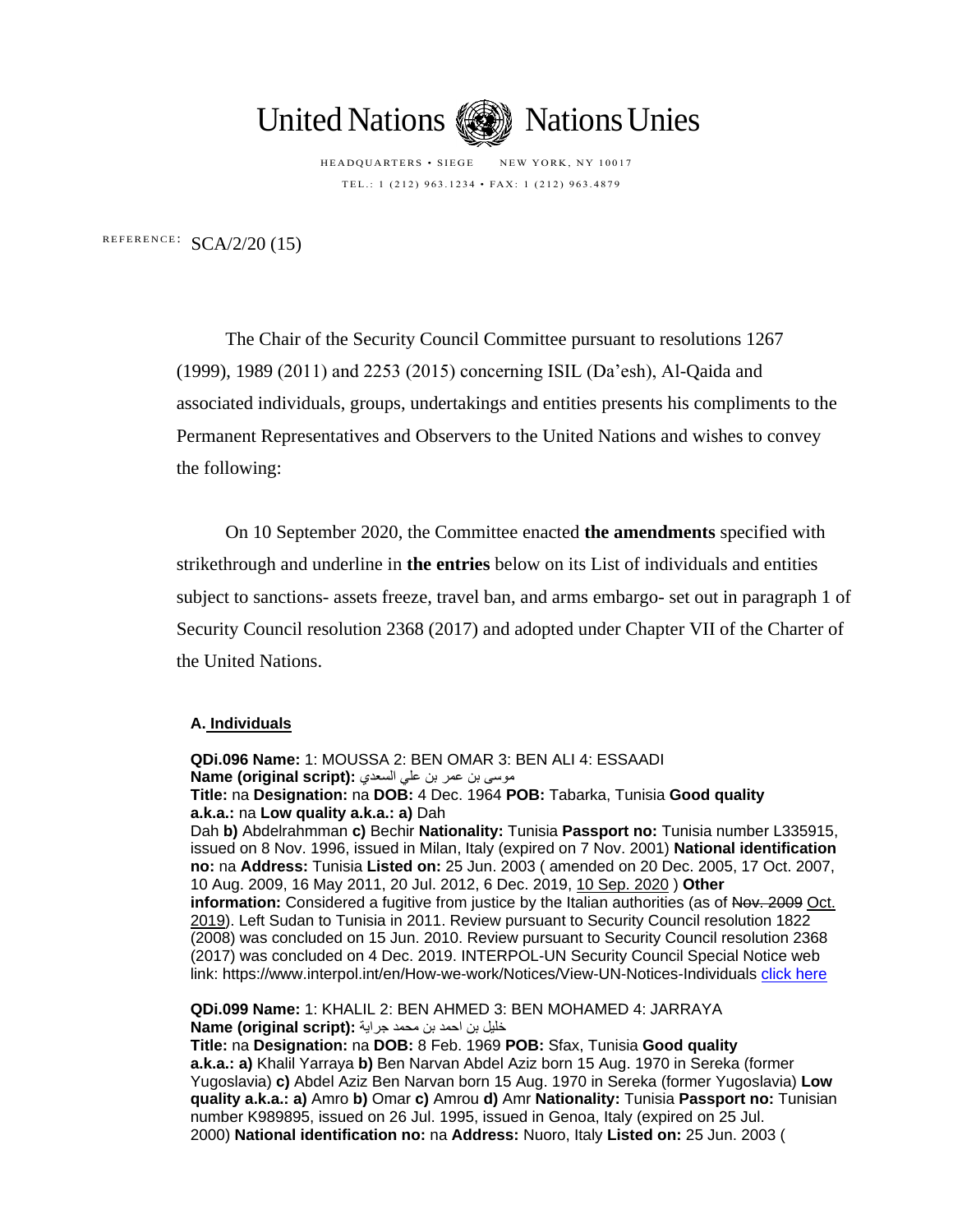amended on 26 Nov. 2004, 20 Dec. 2005, 17 Oct. 2007, 16 Sep. 2008, 24 Mar. 2009, 10 Aug. 2009, 6 Aug. 2010, 6 Dec. 2019, 10 Sep. 2020 ) **Other information:** Detained in Italy since 9 Aug. 2008 for his implication in a case related to terrorism. Deported from Italy to Tunisia on 24 Feb. 2015. Review pursuant to Security Council resolution 1822 (2008) was concluded on

15 Jun. 2010. Review pursuant to Security Council resolution 2368 (2017) was concluded on 4 Dec. 2019. INTERPOL-UN Security Council Special Notice web link: https://www.interpol.int/en/How-we-work/Notices/View-UN-Notices-Individuals [click here](https://www.interpol.int/en/How-we-work/Notices/View-UN-Notices-Individuals)

**QDi.138 Name:** 1: SAID 2: BEN ABDELHAKIM 3: BEN OMAR 4: AL-CHERIF سعيد بن عبد الحكيم بن عمر الشريف **:(script original (Name**

**Title:** na **Designation:** na **DOB:** 25 Jan. 1970 **POB:** Manzil Tmim, Tunisia **Good quality a.k.a.: a)** Cherif Said born 25 Jan. 1970 in Tunisia **b)** Binhamoda Hokri born 25 Jan. 1970 in Sosa, Tunisia **c)** Hcrif Ataf born 25 Jan. 1971 in Solisse, Tunisia **d)** Bin Homoda Chokri born 25 Jan. 1970 in Tunis, Tunisia **e)** Atef Cherif born 12 Dec. 1973 in Algeria **f)** Sherif Ataf born 12 Dec. 1973 in Aras, Algeria **g)** Ataf Cherif Said born 12 Dec. 1973 in Tunis, Tunisia **h)** Cherif Said born 25 Jan. 1970 in Tunis, Tunisia **i)** Cherif Said born 12 Dec. 1973 in Algeria **Low quality a.k.a.: a)** Djallal **b)** Youcef **c)** Abou Salman **d)** Said Tmimi **Nationality:** Tunisia **Passport no:** Tunisia number M307968, issued on 8 Sep. 2001 (expired on 7 Sep. 2006) **National identification no:** na **Address:** Corso Lodi 59, Milan, Italy **Listed on:** 12 Nov. 2003 ( amended on 20 Dec. 2005, 21 Dec. 2007, 30 Jan. 2009, 16 May 2011, 6 Dec. 2019, 10 Sep. 2020) **Other information:** Mother's name is Radhiyah Makki. Sentenced to eight years and ten months of imprisonment for membership of a terrorist association by the Appeal Court of Milan, Italy, on 7 Feb. 2008. Sentence confirmed by the Italian Supreme Court on 15 Jan. 2009, which became definitive as of Feb. 2008. Subject to expulsion from Italy to Tunisia after serving the sentence. Deported from Italy to Tunisia on 27 Nov. 2013. Review pursuant to Security Council resolution 1822 (2008) was concluded on 6 May 2010. Review pursuant to Security Council resolution 2368 (2017) was concluded on 4 Dec. 2019 INTERPOL-UN Security Council Special Notice web link: https://www.interpol.int/en/How-we-work/Notices/View-UN-Notices-Individuals [click here](https://www.interpol.int/en/How-we-work/Notices/View-UN-Notices-Individuals)

**QDi.139 Name:** 1: IMED 2: BEN MEKKI 3: ZARKAOUI 4: na

عماد بن مكي زرقاوي **:(script original (Name**

**Title:** na **Designation:** na **DOB:** 15 Jan. 1973 **POB:** Tunis, Tunisia **Good quality a.k.a.: a)** Dour Nadre born 15 Jan. 1974 in Morocco **b)** Dour Nadre born 15 Jan. 1973 in Morocco **c)** Daour Nadre born 31 Mar. 1975 in Algeria **d)** Imad ben al-Mekki ben al-Akhdar al-Zarkaoui (previously listed as) **Low quality** 

**a.k.a.: a)** Zarga **b)** Nadra **Nationality:** Tunisia **Passport no:** Tunisia number M174950, issued on 27 Apr. 1999 (expired on 26 Apr. 2004) **National identification** 

**no:** na **Address:** 41-45 Rue Estienne d'Orves, Pré Saint Gervais, France **Listed on:** 12 Nov. 2003 (amended on 20 Dec. 2005, 31 Jul. 2006, 10 Aug. 2009, 16 May 2011, 6 Dec. 2019, 10 Sep.2020 ) **Other information:** Mother's name is Zina al-Zarkaoui. Imprisoned in France since 1 Feb. 2010 on charges of criminal conspiracy in relation to a terrorist organization. Sentenced to seven years and one month of imprisonment by the Court of Appeals of Milan in Italy. Released on 31 Mar. 2014 on early release. Review pursuant to Security Council resolution 1822 (2008) was concluded on 6 May 2010. Review pursuant to Security Council resolution 2368 (2017) was concluded on 4 Dec. 2019 INTERPOL-UN Security Council Special Notice web link: https://www.interpol.int/en/How-we-work/Notices/View-UN-Notices-Individuals [click here](https://www.interpol.int/en/How-we-work/Notices/View-UN-Notices-Individuals)

**QDi.140 Name:** 1: KAMAL 2: BEN MAOELDI 3: BEN HASSAN 4: AL-HAMRAOUI كمال بن المولدي بن حسن الحمراوي **:(script original (Name**

**Title:** na **Designation:** na **DOB:** 21 Oct. 1977 **POB:** Beja, Tunisia **Good quality a.k.a.: a)** Hamroui Kamel ben Mouldi **b)** Hamraoui Kamel born 21 Nov. 1977 in Morocco **c)** Hamraoui Kamel born 21 Nov. 1977 in Tunisia **d)** Hamraoui Kamel born 21 Oct. 1977 in Tunisia **Low quality a.k.a.: a)** Kamel **b)** Kimo **Nationality:** Tunisia **Passport no:** Tunisian number P229856, issued on 1 Nov. 2002 (expires on 31 Oct. 2007) **National identification no:** na **Address: a)** Via Bertesi Number 27, Cremona, Italy **b)** Via Plebiscito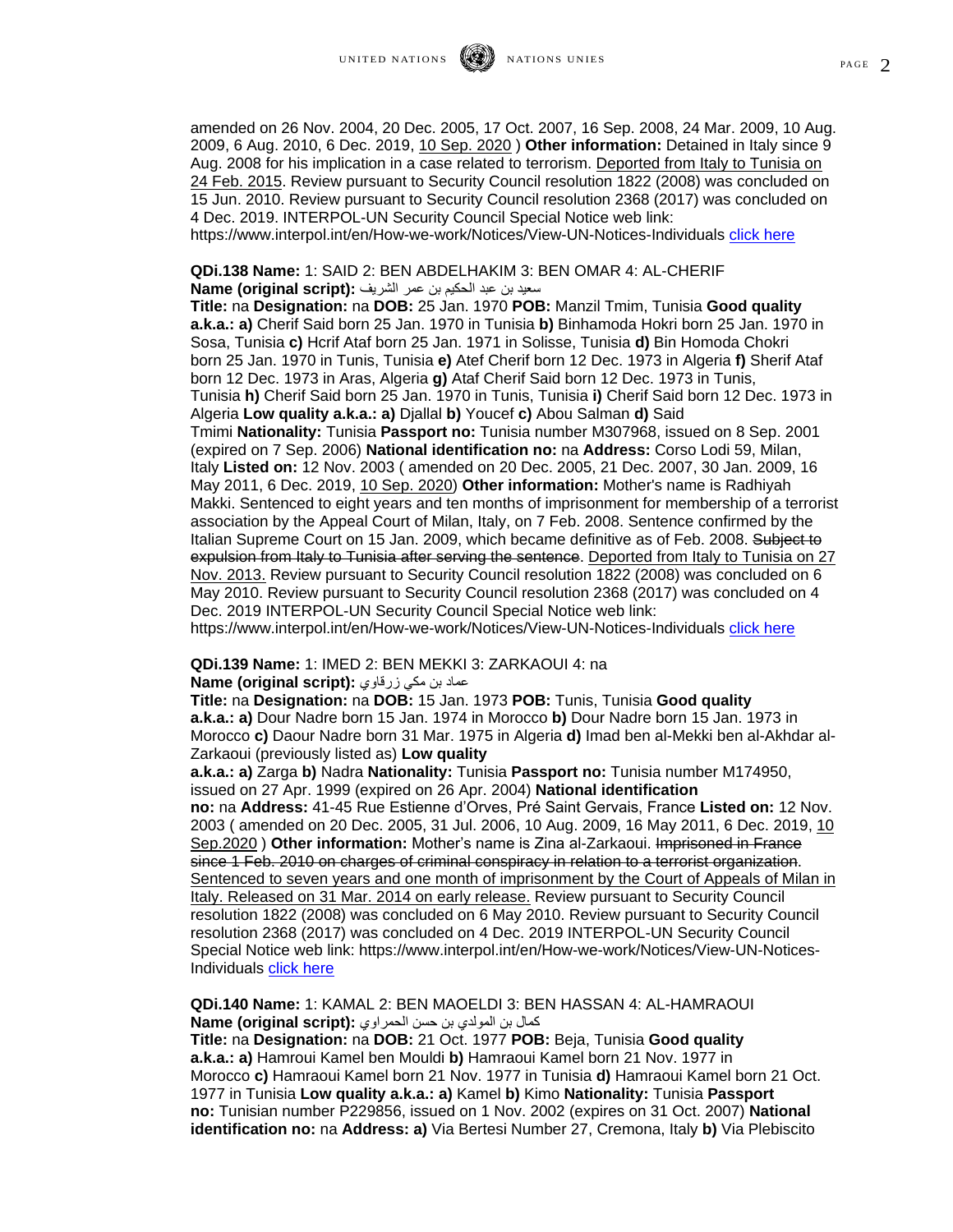Number 3, Cremona, Italy **Listed on:** 12 Nov. 2003 ( amended on 20 Dec. 2005, 31 Jul. 2006, 21 Dec. 2007, 16 May 2011, 6 Dec. 2019, 10 Sep. 2020 ) **Other information:** Mother's name is Khamisah al-Kathiri. Subject to a decree of expulsion, suspended on 17 Apr. 2007 by the European Court of Human Rights. Re-arrested in Italy on 20 May 2008. Deported from Italy to Tunisia on 6 May 2015. Inadmissible to the Schengen area. Review pursuant to Security Council resolution 1822 (2008) was concluded on 6 May 2010. Review pursuant to Security Council resolution 2368 (2017) was concluded on 4 Dec. 2019 INTERPOL-UN Security Council Special Notice web link: https://www.interpol.int/en/How-we-work/Notices/View-UN-Notices-Individuals [click here](https://www.interpol.int/en/How-we-work/Notices/View-UN-Notices-Individuals)

**QDi.143 Name:** 1: HAMADI 2: BEN ABDUL AZIZ 3: BEN ALI 4: BOUYEHIA

حمادي بن عبد العزيز بن علي بويحي **:(script original (Name**

**Title:** na **Designation:** na **DOB:** 29 May 1966 **POB:** Tunis, Tunisia **Good quality a.k.a.: a)** Gamel Mohamed born 25 May 1966 in Morocco **b)** Abd el Wanis Abd Gawwad Abd el Latif Bahaa born 9 May 1986 in Egypt **c)** Mahmoud Hamid **Low quality a.k.a.:** na **Nationality:** Tunisia **Passport no:** (Tunisian passport number L723315, issued on 5 May 1998, expired on 4 May 2003) **National identification no:** na **Address:** Corso XXII Marzo Number 39, Milan, Italy **Listed on:** 12 Nov. 2003 ( amended on 20 Dec. 2005, 31 Jul. 2006, 30 Jan. 2009, 16 May 2011, 6 Dec. 2019, 10 Sep. 2020 ) **Other information:** In prison in Italy until 28 Jul. 2011 6 Feb. 2026. Review pursuant to Security Council resolution 1822 (2008) was concluded on 21 Jun. 2010. Review pursuant to Security Council resolution 2368 (2017) was concluded on 4 Dec. 2019 INTERPOL-UN Security Council Special Notice web link: https://www.interpol.int/en/How-we-work/Notices/View-UN-Notices-Individuals [click here](https://www.interpol.int/en/How-we-work/Notices/View-UN-Notices-Individuals)

**QDi.149 Name:** 1: NOUREDDINE 2: BEN ALI 3: BEN BELKASSEM 4: AL-DRISSI نور الدين بن علي بن بلقاسم الدريسي **:(script original (Name**

**Title:** na **Designation:** na **DOB:** 30 Apr. 1964 **POB:** Tunis, Tunisia **Good quality a.k.a.:** Drissi Noureddine **Low quality a.k.a.: a)** Abou

Ali **b)** Faycal **Nationality:** Tunisia **Passport no:** Tunisian number L851940, issued on 9 Sep. 1998 (expired on 8 Sep. 2003) **National identification no:** na **Address:** Via Plebiscito 3, Crermona, Italy **Listed on:** 12 Nov. 2003 ( amended on 20 Dec. 2005, 31 Jul. 2006, 21 Dec. 2007, 16 May 2011, 6 Dec. 2019, 10 Sep.2020 ) **Other information:** Under administrative control measure in Italy until 5 May 2010. Sentenced to six years of imprisonment for international terrorism in 2008. Deported from Italy to Tunisia on 10 Feb. 2013. Inadmissible to the Schengen area. Mother's name is Khadijah al-Drissi. Review pursuant to Security Council resolution 1822 (2008) was concluded on 22 Apr. 2010. Review pursuant to Security Council resolution 2368 (2017) was concluded on 4 Dec. 2019 INTERPOL-UN Security Council Special Notice web link: https://www.interpol.int/en/How-we-work/Notices/View-UN-Notices-Individuals [click here](https://www.interpol.int/en/How-we-work/Notices/View-UN-Notices-Individuals)

**QDi.330 Name:** 1: AZZAM 2: ABDULLAH 3: ZUREIK 4: AL-MAULID AL-SUBHI **Title:** na **Designation:** na **DOB:** 12 Apr. 1976 **POB:** Al Baraka, Saudi Arabia **Good quality a.k.a.: a)** Mansur al-Harbi **b)** Azzam al-Subhi **c)** Azam Abdallah Razeeq al Mouled Alsbhua **d)** Abu Muslem al-Maky **e)** Abu Suliman al-Harbi **f)** Abu Abdalla al-Harbi **g)** Azam A.R. Alsbhua **Low quality a.k.a.:** na **Nationality:** Saudi Arabia **Passport no:** Saudi Arabia number C389664, issued on 15 Sep. 2000 National identification no:  $A = 1024026187$ **Address:** na **Listed on:** 23 Sep. 2014 ( amended on 6 Dec. 2019, 10 Sep. 2020 ) **Other information:** Has ties to numerous senior Al-Qaida (QDe.004) leaders. Wanted by the Saudi Arabian Government for terrorism. Father's name is Abdullah Razeeq al Mouled al Sbhua. Physical description: eye colour: dark; hair colour: dark; complexion: dark. Speaks Arabic. Photo available for inclusion in the INTERPOL-UN Security Council Special Notice. Review pursuant to Security Council resolution 2368 (2017) was concluded on 4 Dec. 2019. INTERPOL-UN Security Council Special Notice web link: https://www.interpol.int/en/How-wework/Notices/View-UN-Notices-Individuals [click here](https://www.interpol.int/en/How-we-work/Notices/View-UN-Notices-Individuals)

**QDi.332 Name:** 1: IBRAHIM 2: SULEIMAN 3: HAMAD 4: AL-HABLAIN **Title:** na **Designation:** na **DOB:** 17 Dec. 1984 **POB:** Buraidah, Saudi Arabia **Good quality**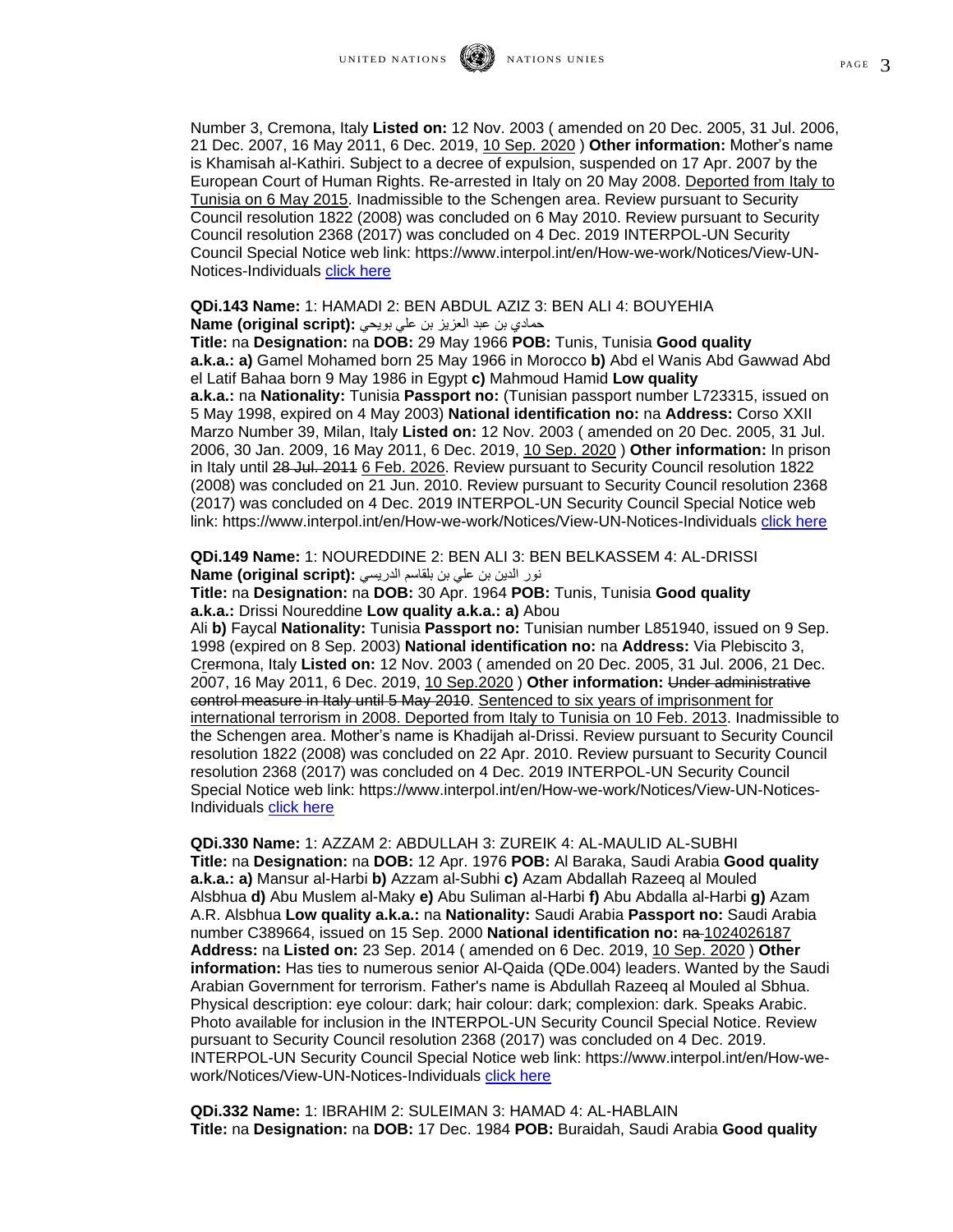**a.k.a.:** Barahim Suliman H. al Hblian **Low quality a.k.a.: a)** Abu Jabal **b)** Abu-Jabal **Nationality:** Saudi Arabia **Passport no:** Saudi Arabia number F800691 **National identification no:** na 1047503170 **Address:** na **Listed on:** 23 Sep. 2014 ( amended on 6 Dec. 2019, 10 Sep.2020) **Other information:** Explosives expert and operative for the Abdallah Azzam Brigades (AAB) (QDe.144). Wanted by the Saudi Arabian Government for terrorism. Physical description: eye colour: dark; hair colour: dark; complexion: olive. Speaks Arabic. Photo available for inclusion in the INTERPOL-UN Security Council Special Notice. Review pursuant to Security Council resolution 2368 (2017) was concluded on 4 Dec. 2019. INTERPOL-UN Security Council Special Notice web link: https://www.interpol.int/en/How-wework/Notices/View-UN-Notices-Individuals [click here](https://www.interpol.int/en/How-we-work/Notices/View-UN-Notices-Individuals)

**QDi.370 Name:** 1: TARAD 2: MOHAMMAD 3: ALJABRA ALNORI ALFARES 4: na ALJARBA **Title:** na **Designation:** na **DOB:** 20 Nov. 1979 **POB:** Iraq **Good quality a.k.a.:** Tarad Aljarba **Low quality a.k.a.:** Abu-Muhammad al-Shimali **Nationality:** Saudi Arabia **Passport no:** E704088, issued on 26 Aug. 2003 (expired on 2 Jul. 2008) **National identification no:** na 1121628414 **Address:** na **Listed on:** 29 Sep. 2015 ( amended on 6 Dec. 2019, 10 Sep. 2020 ) **Other information:** Border emir of Islamic State in Iraq and the Levant (ISIL), listed as Al-Qaida in Iraq (QDe.115) as of Apr. 2015, and ISIL's leader for operations outside of the Syrian Arab Republic and Iraq as of mid-2014. Facilitated the travel from Turkey to the Syrian Arab Republic of prospective ISIL fighters from Australia, Europe, and the Middle East. Managed ISIL's guesthouse in Azaz, Syrian Arabic Republic as of 2014. Review pursuant to Security Council resolution 2368 (2017) was concluded on 4 Dec. 2019 INTERPOL-UN Security Council Special Notice web link: https://www.interpol.int/en/How-we-work/Notices/View-UN-Notices-Individuals [click here](https://www.interpol.int/en/How-we-work/Notices/View-UN-Notices-Individuals)

## **B. Entities and other groups**

**QDe.015 Name:** WAFA HUMANITARIAN ORGANIZATION **A.k.a.: a)** Al Wafa **b)** Al Wafa Organization **c)** Wafa Al-Igatha Al-Islamia **F.k.a.:** na **Address: a)** Jordan House No. 125, Street 54, Phase II Hayatabad, Peshawar, Pakistan (at time of listing) **b)** Saudi Arabia (at time of listing) b **c)** Kuwait (at time of listing) **c d)** United Arab Emirates (at time of listing) **d e)** Afghanistan (at time of listing) **Listed on:** 6 Oct. 2001 ( amended on 21 Mar. 2012, 6 Dec. 2019, 10 Sep.2020) **Other information:** Headquarters was in Kandahar, Afghanistan as at 2001. Wafa was a component of Al-Qaida (QDe.004) in 2001. Review pursuant to Security Council resolution 1822 (2008) was concluded on 21 Jun. 2010. Review pursuant to Security Council resolution 2368 (2017) was concluded on 4 Dec. 2019. INTERPOL-UN Security Council Special Notice web link: https://www.interpol.int/en/How-we-work/Notices/View-UN-Notices-Entities [click here](https://www.interpol.int/en/How-we-work/Notices/View-UN-Notices-Entities)

The names of individuals and entities on the ISIL (Da'esh) and Al-Qaida

Sanctions List pursuant to a decision by the Committee may be found in the "Press

Releases" section on the Committee's website:

https://www.un.org/securitycouncil/sanctions/1267/press-releases.

To obtain a fully updated version of the List of individuals and entities associated with ISIL (Da'esh) and Al-Qaida and subject to the sanctions measures, Member States are encouraged to consult, on a regular basis, the Committee's website at the following URL: [https://www.un.org/securitycouncil/sanctions/1267/aq\\_sanctions\\_list.](https://www.un.org/securitycouncil/sanctions/1267/aq_sanctions_list) The ISIL (Da'esh) and Al-Qaida Sanctions List is available in HTML, PDF and XML format and